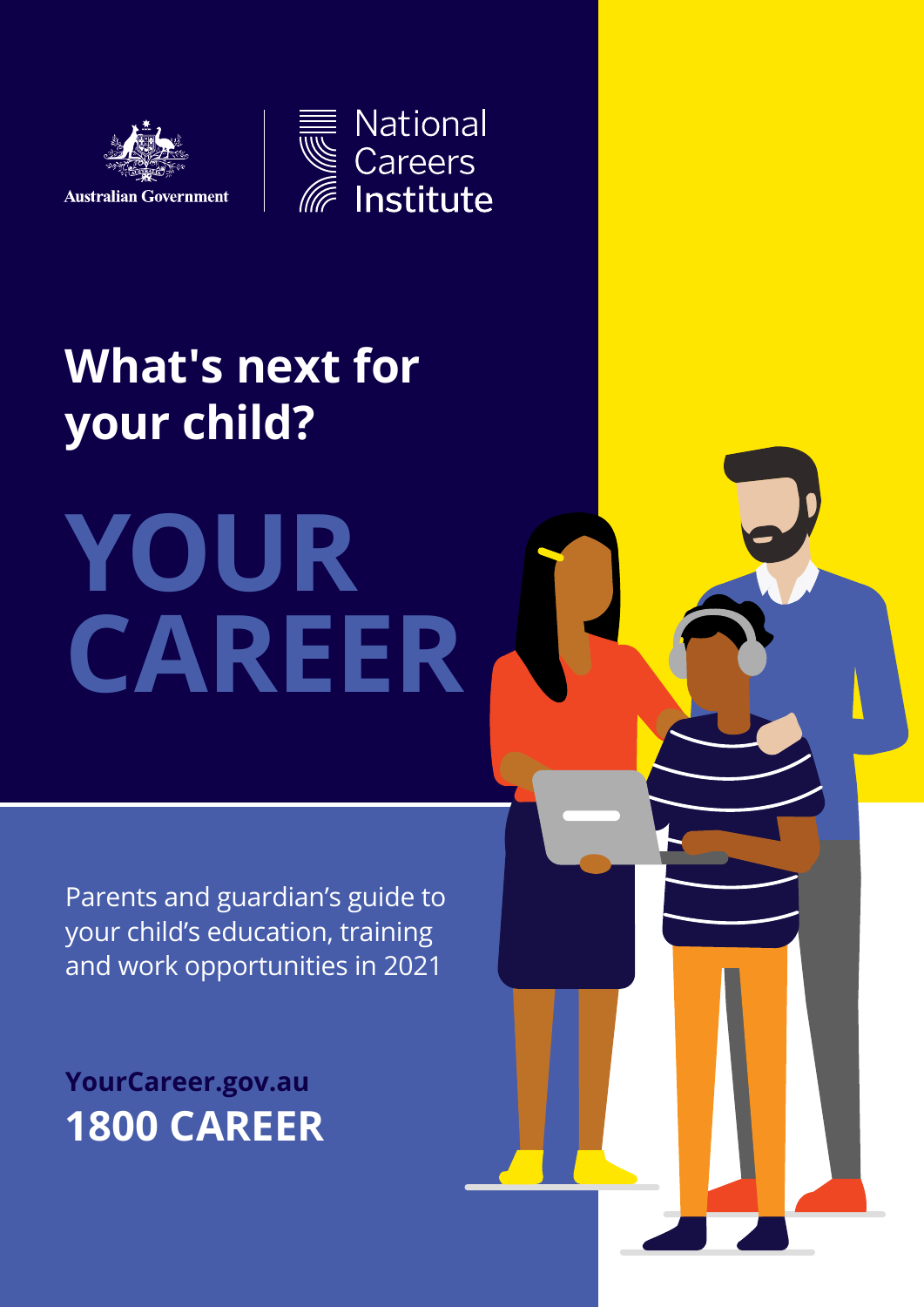### **Table of**   $\overline{\text{Contents}}$

| <b>Introduction</b>                                             | 4              |
|-----------------------------------------------------------------|----------------|
| <b>Help to build future careers</b>                             | 5              |
| <b>Further education and training options</b>                   | 6              |
| <b>Short-term options</b>                                       | $\overline{7}$ |
| Short-term education and training                               | 8              |
| <b>Looking for something different?</b>                         | 9              |
| Information on financial assistance                             | 10             |
| <b>School Leavers Information Service</b>                       | 12             |
| <b>Localised Information</b>                                    | 14             |
| <b>Disability and Special Education</b><br><b>Needs Support</b> | 17             |
| <b>Extra help and support</b>                                   | 19             |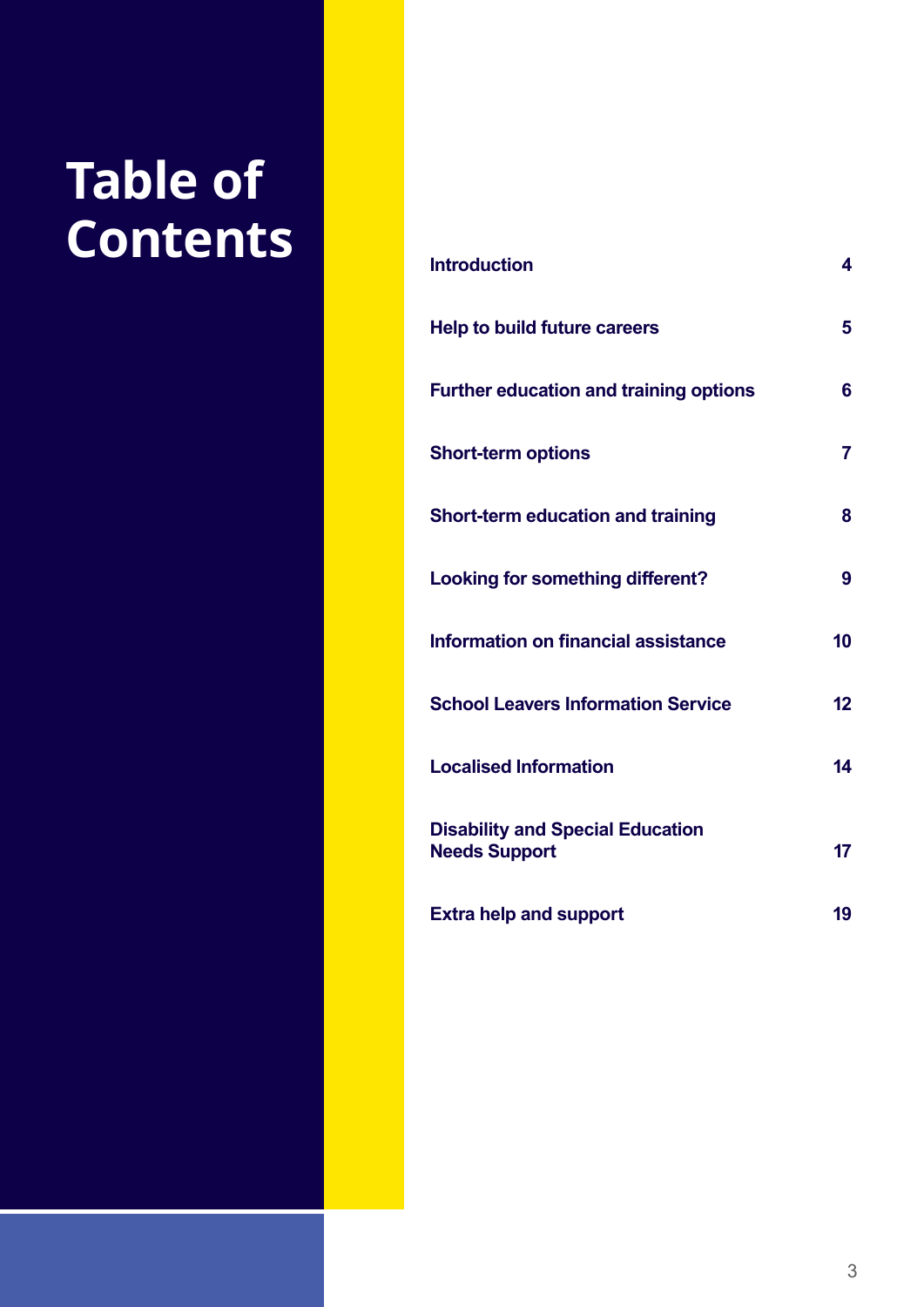# **Introduction**

#### **We understand that the transition from school can sometimes be challenging.**

With changes to the education and work landscape, you might be concerned if your child's planned decisions are still the best or right option or what alternative options are available.

There are many opportunities for education, training and work in 2021 to help your child establish and further their career. This guide has been designed to help you understand what those options might be to support and assist your children in making their choice after they leave school. This guide sits alongside the School Leavers Information Kit which contains more information and outlines the resources and information available to support your child's future, whether they choose to start working straight away or continue their education or training.

In addition, you will find information on financial assistance and other support available to your child. Plus, details of the School Leavers Information Service, which can be contacted by phone, text or email, to provide tailored information to help support your child as they transition from school.

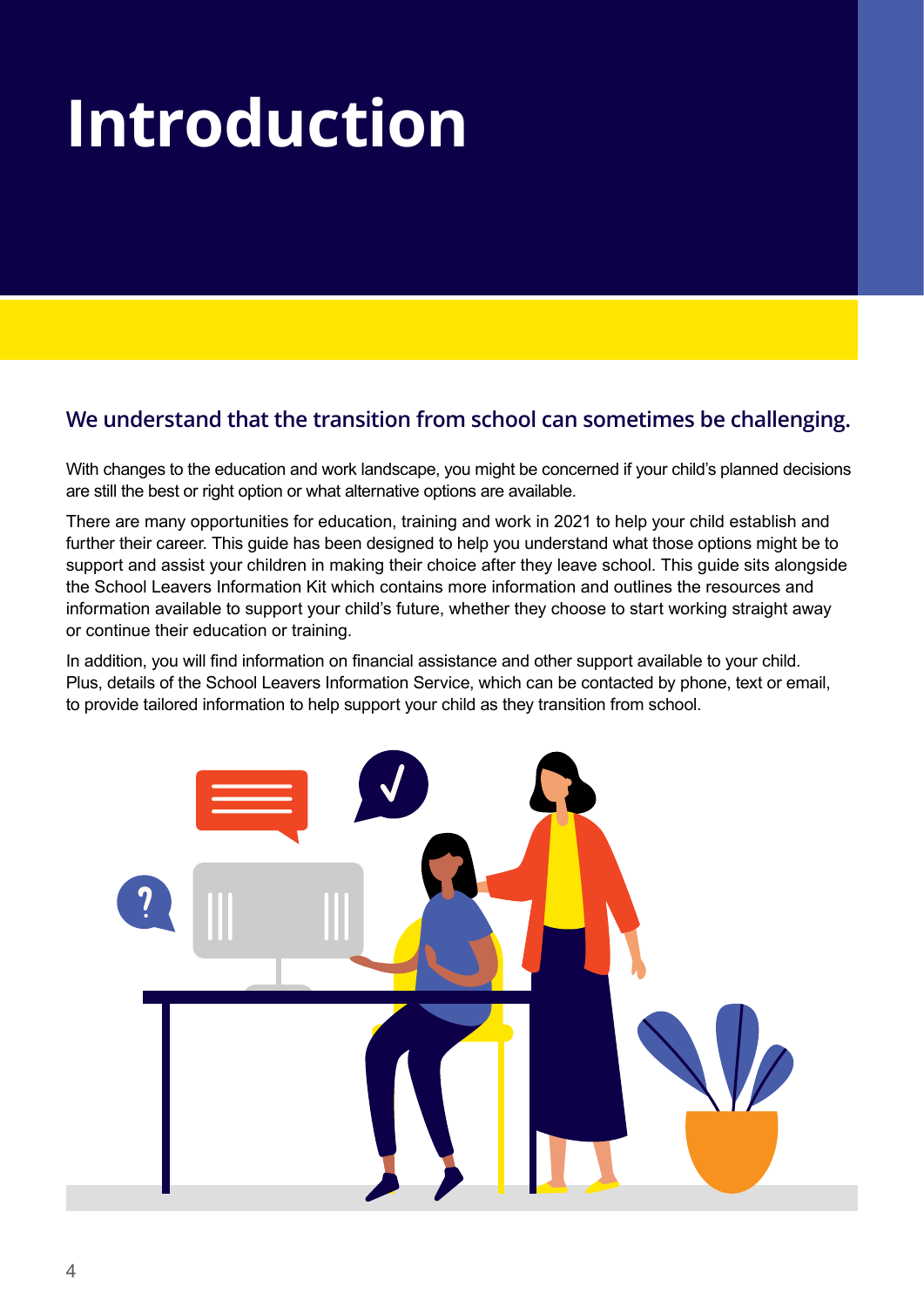### **Help to build future careers**

**Does your child want to use 2021 to focus on building their future career? There are a range of opportunities and choices and sometimes help is needed to decide between them.** 

**[YourCareer](http://yourcareer.gov.au)** (yourcareer.gov.au) is an online site specifically designed to help navigate the different pathways and includes the **School [Leavers Information Kit](http://www.yourcareer.gov.au/school-leavers-support)** (www.yourcareer.gov.au/school-leaverssupport). Visitors can use YourCareer to access information about learning and training, finding a job, building a career, and the financial support available.



#### **Try the Your Future Career tool**

Access the Your Future Career tool on **[YourCareer](http://yourcareer.gov.au/your-future-career/)** (yourcareer.gov.au/your-futurecareer/) to find out which occupations match your child's preferences. It will give them a list of occupations, and for each one it shows if further education and training is needed, what skills employers are looking for and the estimated pay.

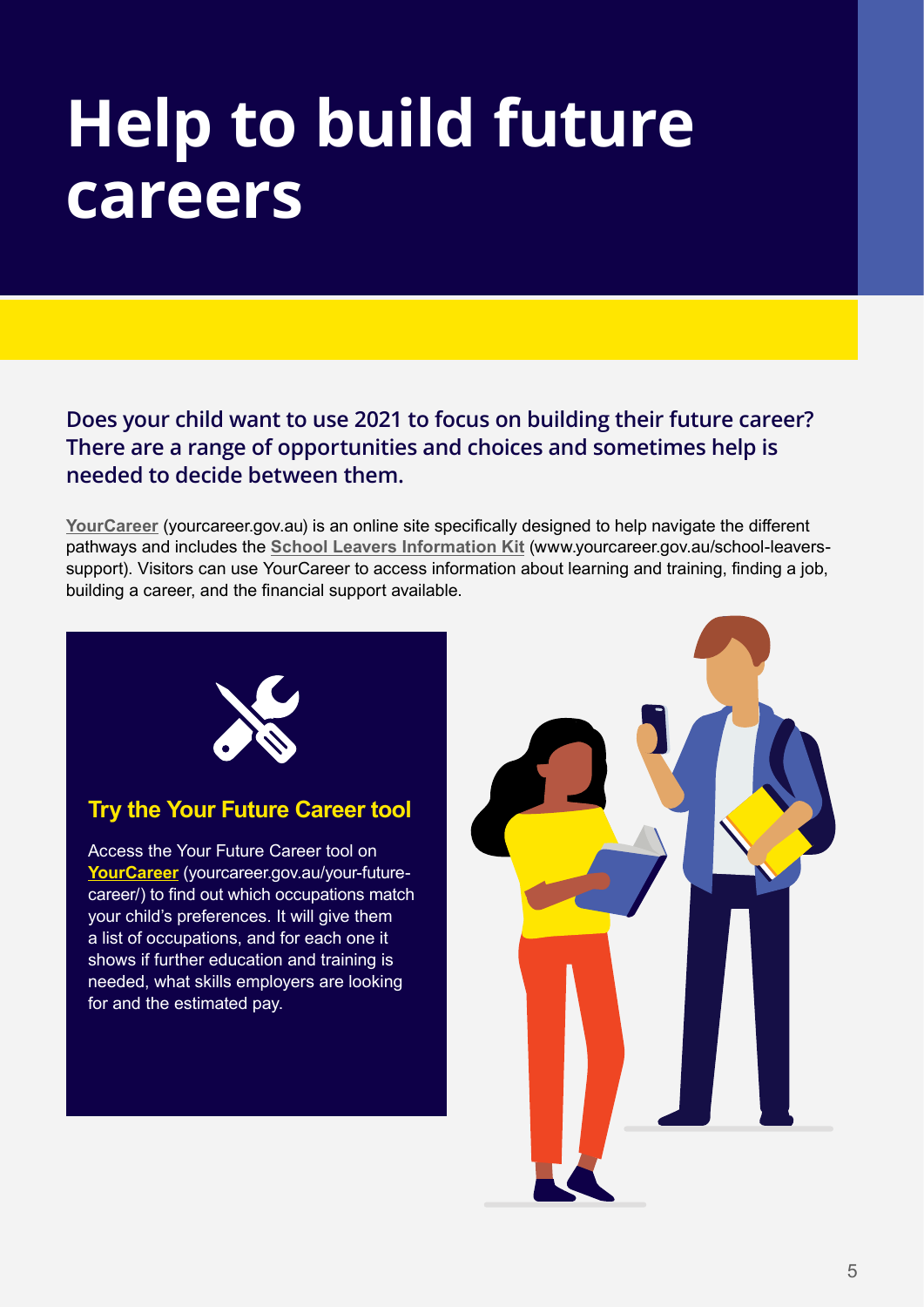# **Further education and training options**

**Your child has a range of education and training options available to them after they leave school. There is flexibility to change qualifications if they change their mind or their needs change.**

|                                   | <b>Apprenticeships and</b><br>traineeships                                                                                                                                                                                          | <b>Vocational Education and</b><br><b>Training (VET) qualifications</b>                                                                                                                     | <b>Higher education</b><br>qualifications                                                                                                                                                                                                                                                                                                                                           |  |
|-----------------------------------|-------------------------------------------------------------------------------------------------------------------------------------------------------------------------------------------------------------------------------------|---------------------------------------------------------------------------------------------------------------------------------------------------------------------------------------------|-------------------------------------------------------------------------------------------------------------------------------------------------------------------------------------------------------------------------------------------------------------------------------------------------------------------------------------------------------------------------------------|--|
| <b>Types of</b><br><b>courses</b> | Apprenticeships and traineeships<br>are VET courses that combine<br>paid work with structured training.<br>Training focuses on knowledge,<br>attitudes and real skills, and<br>can be provided on-the-job,<br>off-the-job, or both. | There are over 1,400 VET<br>qualifications to choose from,<br>all of which are mapped to<br>real job outcomes. They range<br>from entry-level Certificates<br>through to Advanced Diplomas. | Qualifications from studying<br>at a university or other higher<br>education provider in a Diploma,<br>Advanced Diploma, Associate<br>Degree, Undergraduate Certificate<br>or Bachelor Degree. After that,<br>there are options to continue<br>study, e.g. through a Masters<br>degree. As prerequisites for<br>courses vary between institutions,<br>you should consult providers. |  |
| <b>Duration</b>                   | An apprenticeship is a structured<br>training arrangement of usually<br>3.5 or 4 years duration.<br>Traineeships usually last between<br>9 and 48 months, depending on<br>the vocation and certificate.                             | VET qualifications take between<br>3 months and 3 years to complete.                                                                                                                        | The length of time will vary. As an<br>example, most Bachelor degrees<br>take a minimum of 3 years to<br>complete, and a Masters a<br>minimum of 1 additional year.                                                                                                                                                                                                                 |  |
|                                   | If you're leaving school or looking for work, JobTrainer could be your opportunity to study free or low-fee<br>courses. You can study for an accredited diploma, certificate or short course. Learn skills for a range of jobs      |                                                                                                                                                                                             |                                                                                                                                                                                                                                                                                                                                                                                     |  |



The **[JobReady Graduates Package](https://www.dese.gov.au/job-ready/announcements/job-ready-graduates-package)** aims to provide more opportunities for people to gain the qualifications they will require for the jobs of the future.

in demand. For more information on courses and occupations that may be available through JobTrainer in

Funding support and subsidies vary between courses and providers. Head to the page on **["financial assistance"](#page-8-0)** for more information on what financial support is available.

your region, head to **[Myskills JobTrainer](https://www.myskills.gov.au/jobtrainer)**.



**Want more information about further education and training?** Head to **[YourCareer](http://yourcareer.gov.au/learn-and-train/)** (yourcareer.gov.au/learn-and-train/) for more information on becoming an apprentice, and search **[myskills](http://myskills.gov.au)** (myskills.gov.au) to find more information on VET courses and which providers are offering them. You can also compare higher education courses and providers at **[Course Seeker](http://courseseeker.edu.au)** (courseseeker.edu.au).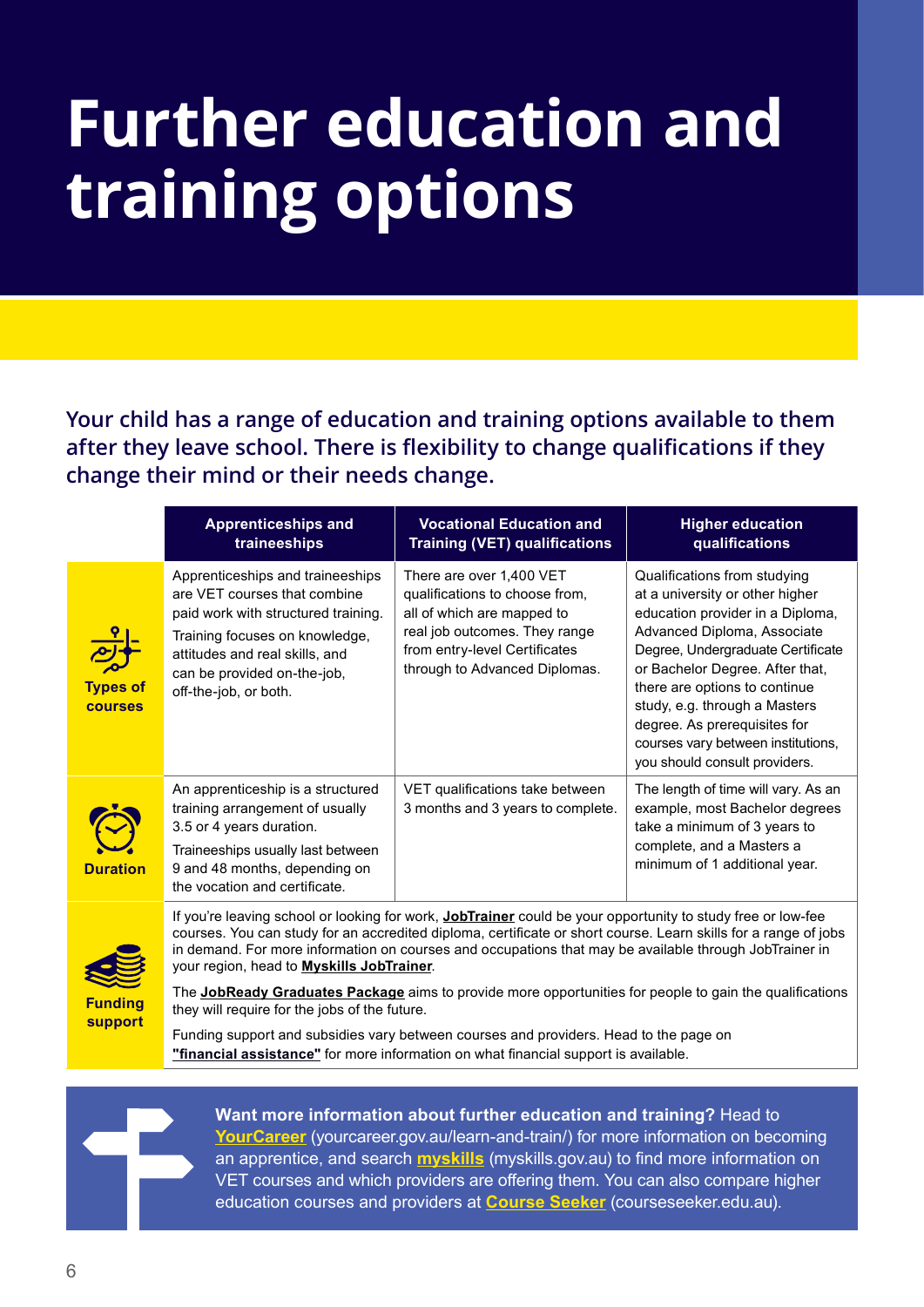## **Short-term options**

**If your child isn't sure what they want to do next year, there are plenty of short-term opportunities that they can pursue immediately.**



#### **Try the Your Options Now tool**

#### The **[Your Options Now](http://yourcareer.gov.au/your-options-now/)** tool

(yourcareer.gov.au/your-options-now/) lets users explore immediate education and work opportunities, including jobs that are currently available and short-term courses that can help build skills.

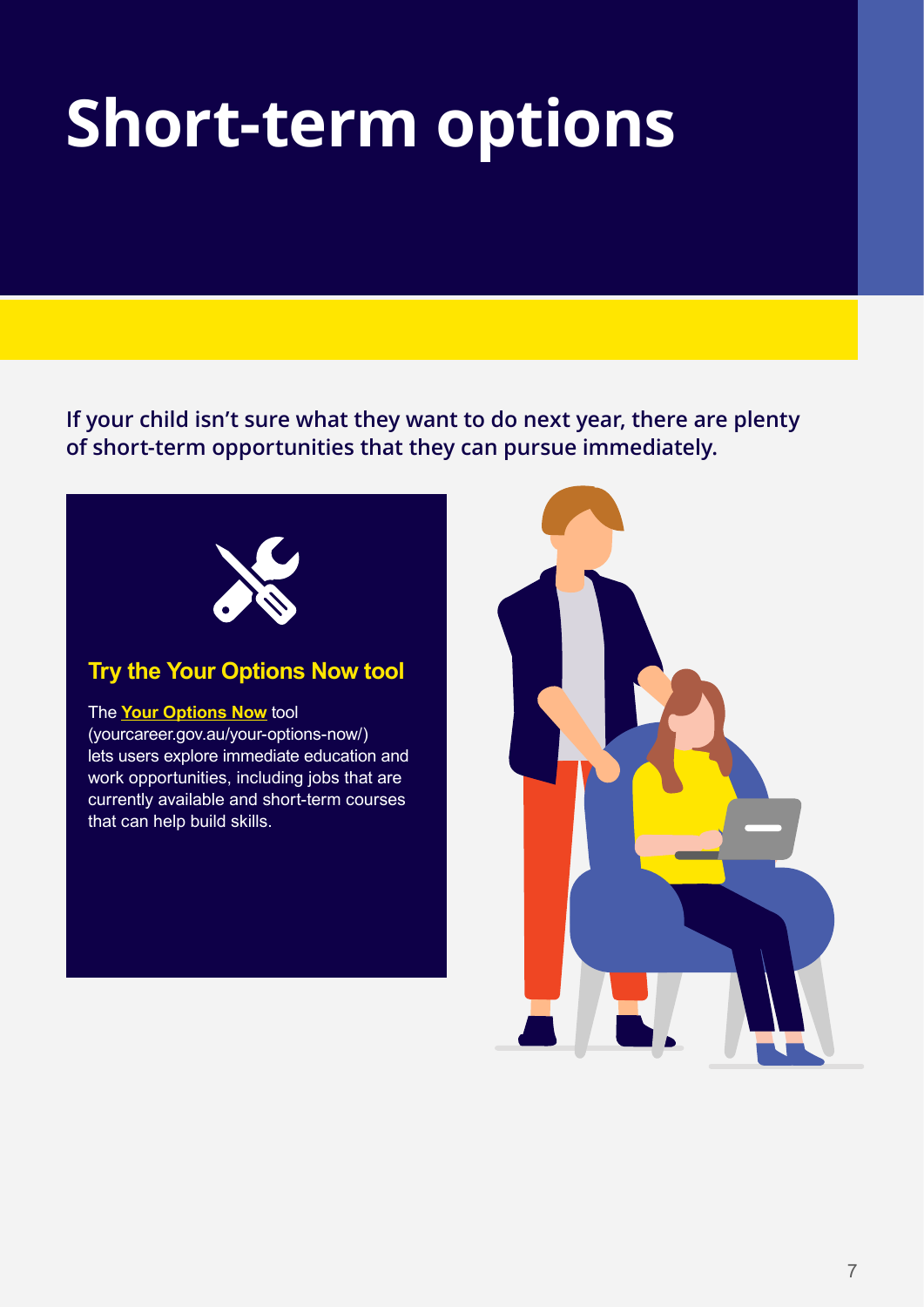### **Short-term education and training**

**Micro-credentials, skill sets, short courses or tertiary preparation courses offer a good way to skill up quickly – from just a few hours up to a couple of months. These can sometimes be credited towards a full qualification if your child decides to continue further study.**

|                                   | <b>Micro-credentials</b>                                                                                                                                                                                                        | <b>Skill sets (Vocational</b><br><b>Education and Training)</b>                                                                                                                                                                                     | <b>Higher education</b><br>short courses                                                                                                                                                                  | <b>Tertiary preparation</b><br><b>courses</b>                                                                                                                                                                                                                              |  |
|-----------------------------------|---------------------------------------------------------------------------------------------------------------------------------------------------------------------------------------------------------------------------------|-----------------------------------------------------------------------------------------------------------------------------------------------------------------------------------------------------------------------------------------------------|-----------------------------------------------------------------------------------------------------------------------------------------------------------------------------------------------------------|----------------------------------------------------------------------------------------------------------------------------------------------------------------------------------------------------------------------------------------------------------------------------|--|
| <b>Types of</b><br><b>courses</b> | Micro-credentials are<br>a new form of training.<br>A micro-credential is<br>smaller than a traditional<br>qualification and may,<br>however, be industry<br>recognised.                                                        | Skills sets are a block<br>of training units for a<br>specific industry need<br>or licensing/regulatory<br>requirement (for example,<br>a Responsible Service<br>of Alcohol certificate is<br>required for anyone working<br>in licensed premises). | Short courses offer<br>an introduction to a<br>higher education degree<br>through an Undergraduate<br>Certificate offered by a<br>university or other higher<br>education provider.                       | If your child hasn't met<br>the entry requirements<br>for their higher education<br>course, a tertiary<br>preparation course or<br>enabling course could<br>help build skills and<br>knowledge to prepare for<br>Bachelor-level study with<br>a higher education provider. |  |
| <b>Duration</b>                   | It takes between a few<br>hours for some<br>micro-credentials,<br>to a few weeks to a year<br>for others. They can<br>sometimes be credited<br>towards attainment of a<br>full qualification when<br>undertaking further study. | The duration of a skill<br>set will depend on its<br>size and content.<br>They can typically be<br>credited towards a VET<br>qualification if undertaking<br>further study.                                                                         | Short courses are<br>generally six months<br>long, and can be credited<br>towards attainment of<br>another higher education<br>qualification, e.g. a<br>Bachelor Degree, if<br>undertaking further study. | The duration of these<br>courses varies and you<br>should check the higher<br>education provider's<br>website for details.<br>Generally, units are not<br>credited towards any later<br>Bachelor qualification.                                                            |  |
|                                   | Funding support and subsidies vary between courses and providers. Go to the page on                                                                                                                                             |                                                                                                                                                                                                                                                     |                                                                                                                                                                                                           |                                                                                                                                                                                                                                                                            |  |

**Funding ["financial assistance"](#page-8-0)** for more information on what financial support is available.



**support**

**Want more information about short-term education and training options? [myskills](http://myskills.gov.au)** (myskills.gov.au) has information about skill sets you can undertake, and you can find information on higher education short courses through **[Course Seeker](http://courseseeker.edu.au)** (courseseeker.edu.au).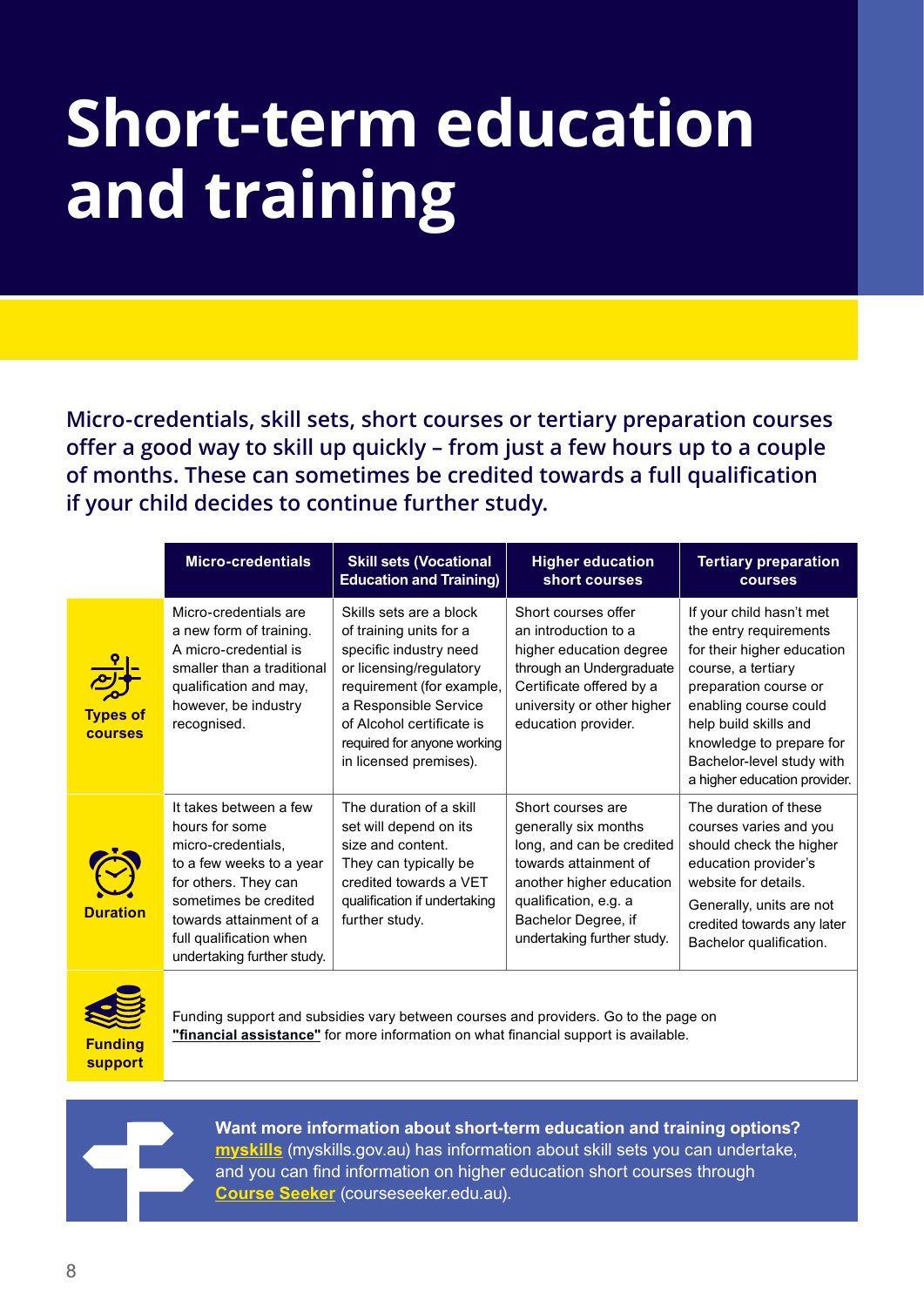### **Looking for something different?**

**Was your child planning to take a gap year in 2021? Or are they searching for a new experience? There are a range of options that could offer the change they are looking for after school.**



#### **Following the Harvest Trail.**

Earn money by harvesting grapes in the Hunter Valley or mango picking in Darwin. Head to the **[Harvest Trail Jobs Board](http://jobsearch.gov.au/harvest)** (jobsearch.gov.au/harvest) to find harvest jobs that are available now or in upcoming seasons.



#### **Short-term work placements.**

Early experience in industry can offer a taste of their future world of work and help your child decide whether a particular job is right for them. Find tips on short-term work placements at **[YourCareer](http://yourcareer.gov.au/school-leavers-support/)**

(yourcareer.gov.au/school-leavers-support/).



#### **Volunteering opportunities.**

Volunteering offers the chance to not only make a difference through assisting others but it can also help your child to build valuable skills for the future.



#### **Starting a business.**

Could your child turn one of their passions into a business idea? Even though starting a business is a long-term venture, there are a range of steps they can take in the short-term to get started. Check out some tips and tricks **[here](http://employment.gov.au/growing/i-want-start-my-own-business)** (employment.gov.au/growing/i-wantstart-my-own-business).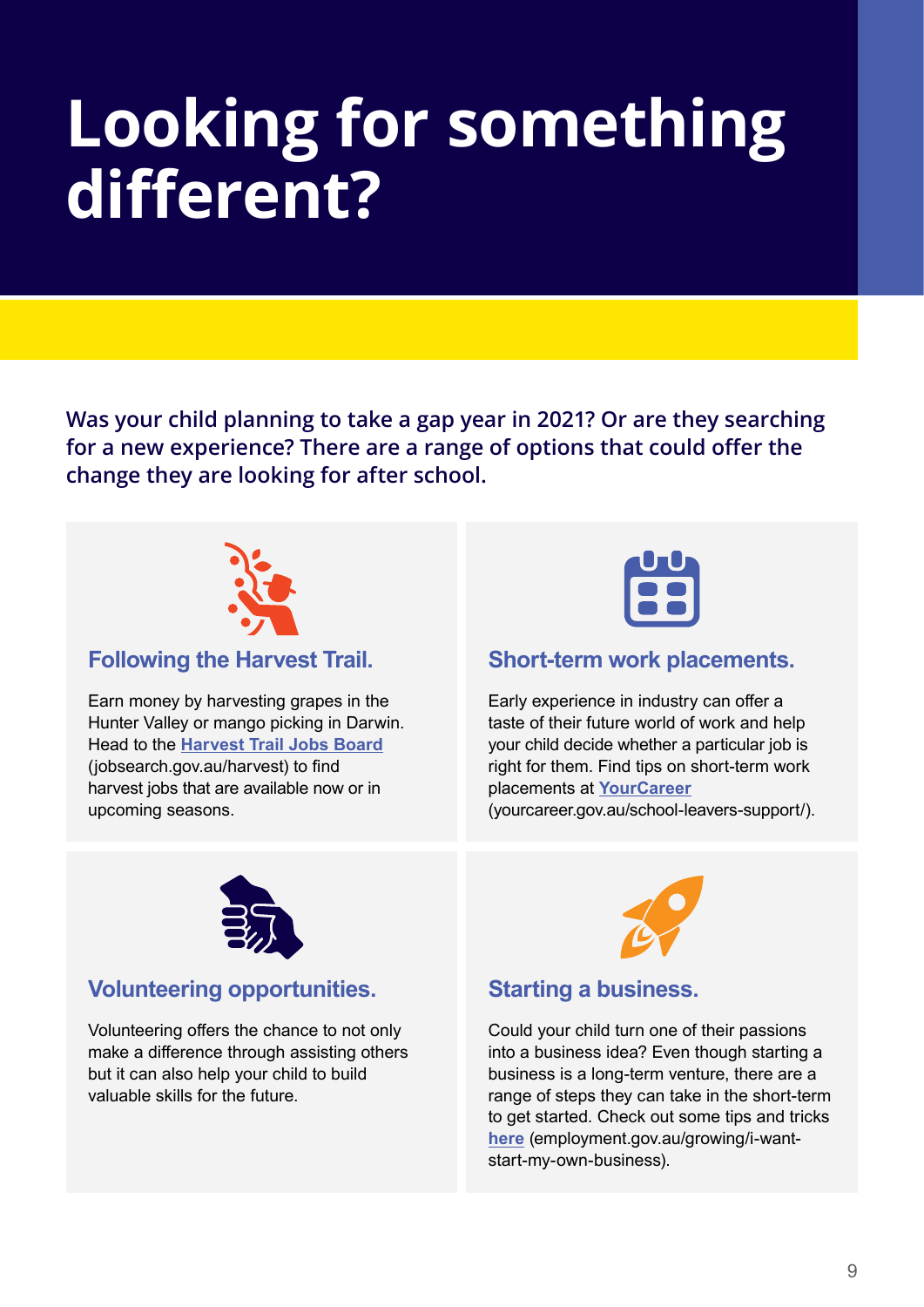## <span id="page-8-0"></span>**Information on financial assistance**

**The Australian Government offers different financial assistance options for young people. Your child might be eligible for one of the following types of assistance depending on their circumstances.**

#### **Assistance for higher education students**

Check their eligibility for subsidised course fees, a **[HELP loan](http://studyassist.gov.au/help-loans)** [\(studyassist.gov.au/help](http://www.studyassist.gov.au/help-loans)[loans](http://www.studyassist.gov.au/help-loans)) or a scholarship.

#### **Assistance with living expenses**

Apply for payments to assist with their living expenses whilst studying, including Youth Allowance and ABSTUDY.

#### **Assistance for VET students**

Check their eligibility for a VET student loan if studying an approved course.

**Want information on financial assistance?** Visit **[YourCareer](http://yourcareer.gov.au/work-support/)** (yourcareer.gov.au/ work-support/) for more information on different forms of support. You can also access the Payment and Service Finder on **[YourCareer](http://yourcareer.gov.au/learn-and-train/study-assistance/)** (yourcareer.gov.au/ learn-and-train/study-assistance/) to help identify what support might be available.

**Ready to search for jobs?** Check out **[YourCareer](http://yourcareer.gov.au/your-options-now/)** (yourcareer.gov.au/youroptions-now/) to view jobs with current vacancies and access further support and information to improve the chances of getting a job.



**Want tips to get job ready?** Visit the Get Job Ready page on **[YourCareer](http://yourcareer.gov.au/get-job-ready/)** (yourcareer.gov.au/get-job-ready/) for checklists, factsheets and strategies for getting that dream job.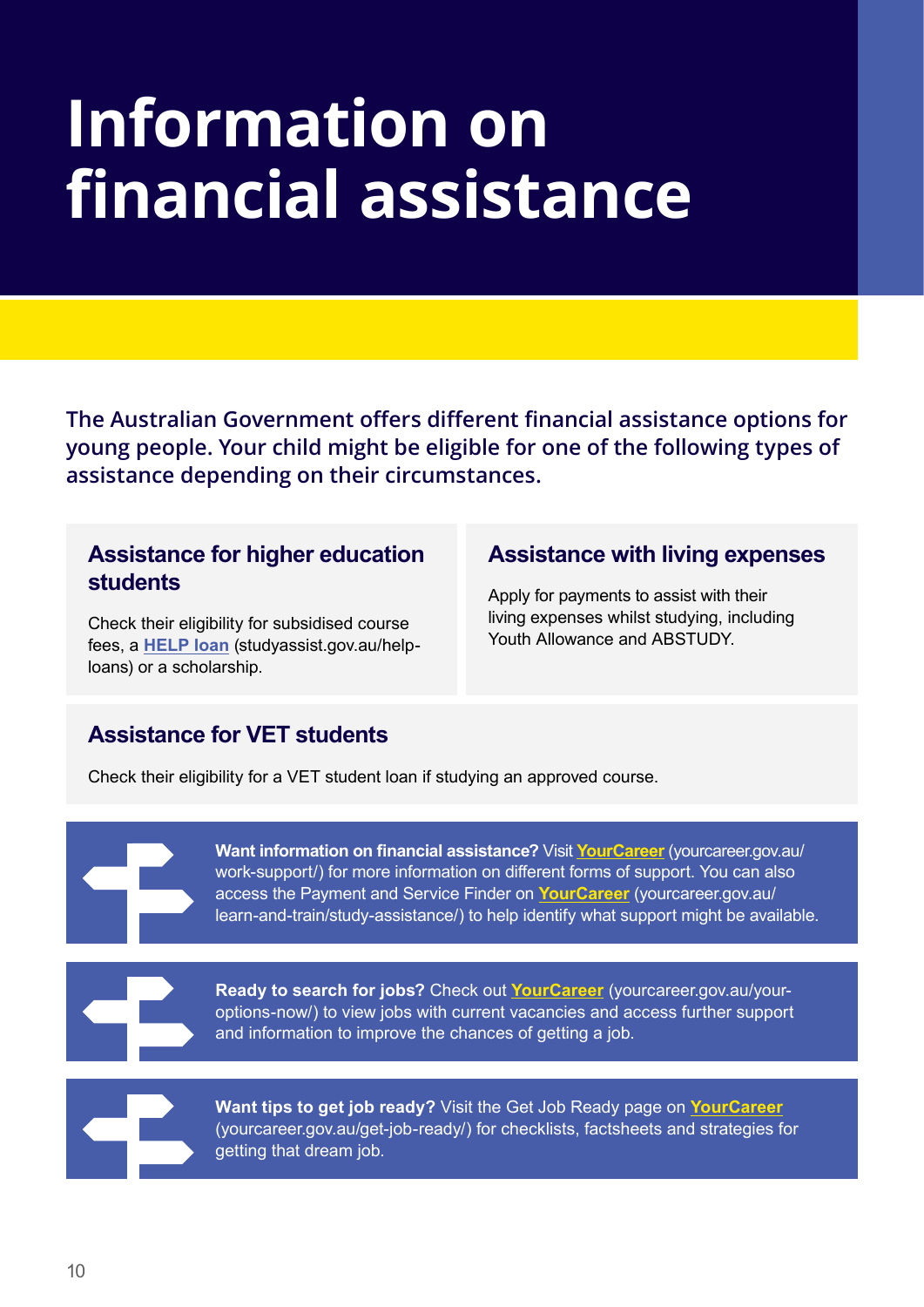### **School Leavers Information Service**

#### **Would your child like to talk to someone about their options?**

There is a free, dedicated information service available to answer questions and provide support to your child. Your child has the opportunity to have a personalised one-on-one session with a career practitioner for up to 45-minutes.

Children, (or parents and guardians) can call, text or email the School Leavers Information Service for further support and information on options available:

- Call **1800 CAREER** or **1800 227 337**
- Text SLIS2020 to **0429 009 435**
- Email **[schoolleavers.nci@dese.gov.au](mailto:schoolleavers.nci%40dese.gov.au?subject=)**

The service is open Monday to Friday from 9am to 7:30pm (your local time). This is a free service, however minimal call/text costs may apply.

If you have a child with a disability or special education need who is a school leaver, you can also contact the School Leavers Information Service for tailored support or guidance for your child.





National Skills Ambassador **Scott Cam** knows that everyone's career journey is different. To support your school leavers to take their next steps, guide them to the School Leavers Information Service on **1800 CAREER** (1800 227 337).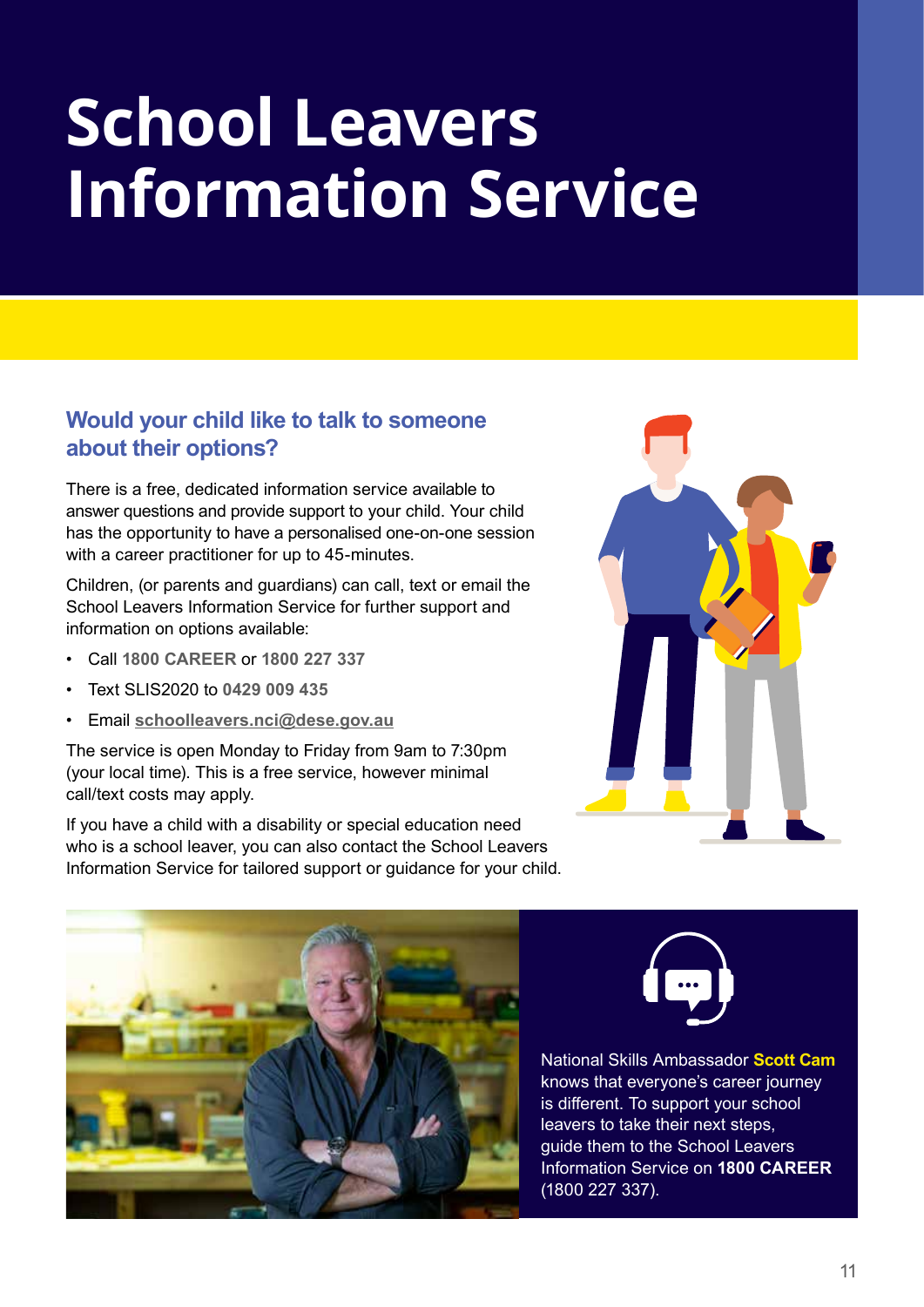#### **Talking about the options**

It can be challenging to have a conversation about the options for after school with your child. Ask them what they like or enjoy doing. Ask what they think they're good at or if they've already got some ideas about what they might be interested in. Check the School Leavers Information Kit for ideas on options or tools to help focus any ideas.

#### **Accessibility**

The Department of Education, Skills and Employment welcomes calls through the National Relay Service. If you are deaf or have a hearing impairment and/or have a speech impairment, call **1300 555 727** (speak and listen) and ask for **1800 CAREER** (1800 227 337) or go to the **[NRS website](https://www.communications.gov.au/what-we-do/phone/services-people-disability/accesshub)** for other options.

A translating and interpreting service (**[TIS National](https://www.tisnational.gov.au/)**) is available by calling **13 14 50** (cost of a local call). The TIS can translate the information kit or help you call the information service. Ask TIS National to call the School Leavers Information Service on **1800 CAREER** (1800 227 337). TIS National provides interpreting services in more than 160 languages and dialects.

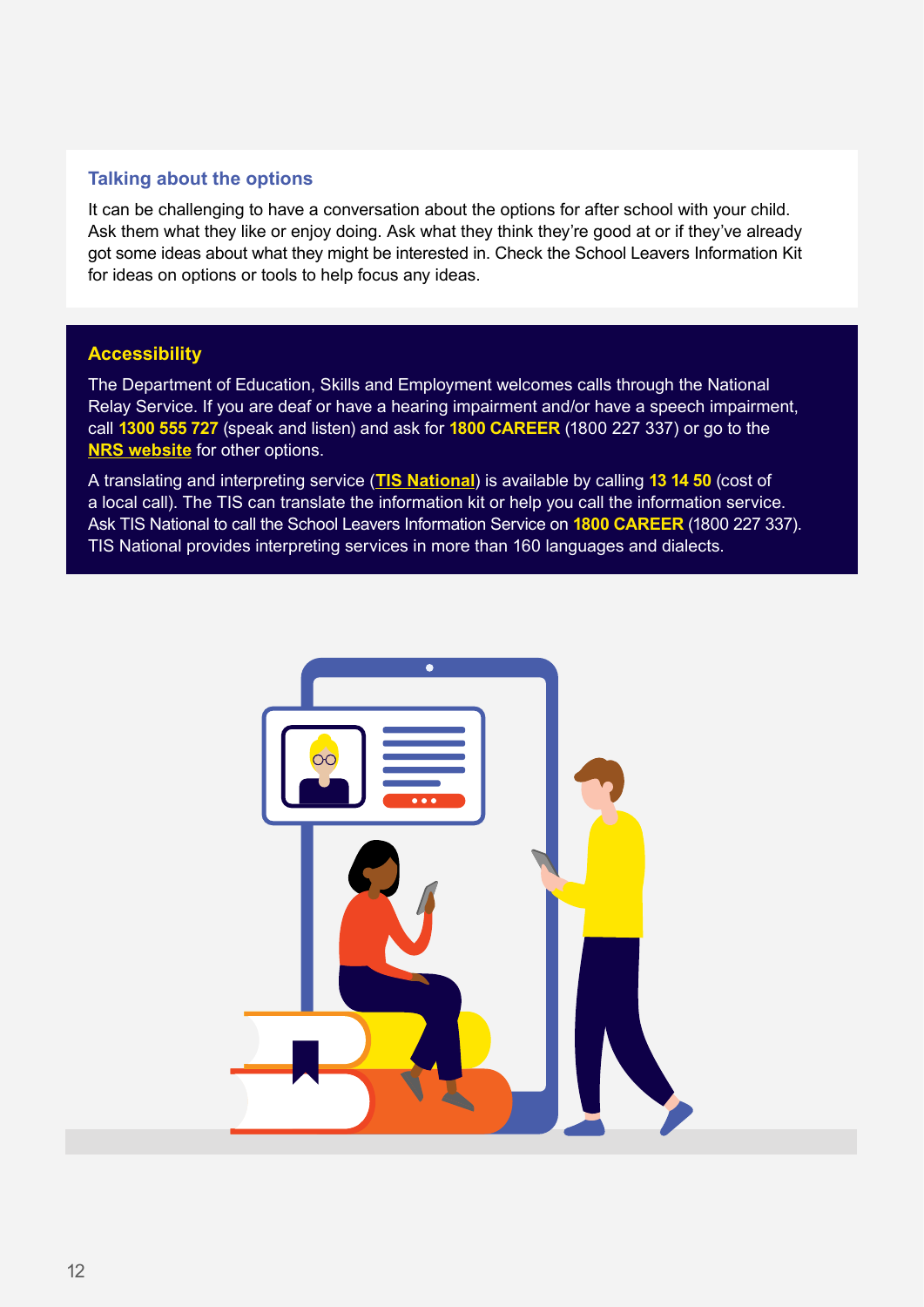# **Localised Information**



#### **Australian Capital Territory**

- **[ACT Pathways](http://pathways.act.edu.au/)**: Your child can register to help you're their transition to their next destination, whether that be into further training, study, work, or a combination (pathways.act.edu.au/).
- **[ACT Community Services](http://communityservices.act.gov.au/)**: Find out more about services and programs your child can access, including for Aboriginal and Torres Strait Islander communities, multicultural communities and for people with disability. You can also search for youth programs and volunteering opportunities (communityservices.act.gov.au/).
- **[Community Services Directorate](http://communityservices.act.gov.au/)**: The Community Services Directorate is an organisation that delivers excellence through client centred services to those who need them (communityservices.act.gov.au/).
- **[Skills Canberra](http://skills.act.gov.au/)**: Skills Canberra manages ACT and Commonwealth funding directed to VET programs for a variety of initiatives addressing skills development for entry level and existing workers, as well as adult community education (skills.act.gov.au/).
- **[CIT](http://cit.edu.au/)**: Canberra Institute of Technology offers the full gamut of the tertiary experience and can help your child identify a training pathway to help them reach their goals, whether they are new to study or already hold qualifications (cit.edu.au/).



#### **Western Australia**

- **[Jobs and Skills Centres](http://jobsandskills.wa.gov.au/jobs-and-skills-centre)**: Offer a range of services and support for careers, training and employment advice and assistance (jobsandskills.wa.gov.au/jobs-and-skills-centre).
- **[Skills Ready](http://jobsandskills.wa.gov.au/jobs-and-skills-centre)**: You child can get skills ready and find out about training options to boost their skills for the future (jobsandskills.wa.gov.au/jobs-and-skills-centre).
- **[Volunteering](http://perth.wa.gov.au/council/volunteers)**: Your child can get involved in volunteering through the City of Perth (perth.wa.gov.au/council/volunteers).
- **[VET Qualifications for school students](http://jobsandskills.wa.gov.au/training/schools-and-school-students)**: Your child can have the opportunity to study a nationally recognised vocational education and training (VET) qualification while still at school (jobsandskills.wa.gov.au/training/ schools-and-school-students).
- **[Apprenticeships and Traineeships](http://jobsandskills.wa.gov.au/training/apprenticeships-and-traineeships)**: Apprenticeships and traineeships are an excellent way to combine training with work, enabling your child to have a job while they complete training towards a nationally recognised qualification (jobsandskills.wa.gov.au/training/apprenticeships-and-traineeships).
- **[Pre-traineeship Pathways in Aged Care and Disability Support](http://jobsandskills.wa.gov.au/pre-traineeships)**: For people considering a career in caring (jobsandskills.wa.gov.au/pre-traineeships).
- **[Training options and pathways](http://jobsandskills.wa.gov.au/resources#i-training-options-and-pathways)**: If your child is looking for fantastic employment and career opportunities, Western Australia's resources sector has plenty of opportunities (jobsandskills.wa.gov.au/resources#i-trainingoptions-and-pathways).
- **[Tertiary Institutions Service Centre](http://tisc.edu.au/static/home.tisc)**: 5 steps to university admission (tisc.edu.au/static/home.tisc).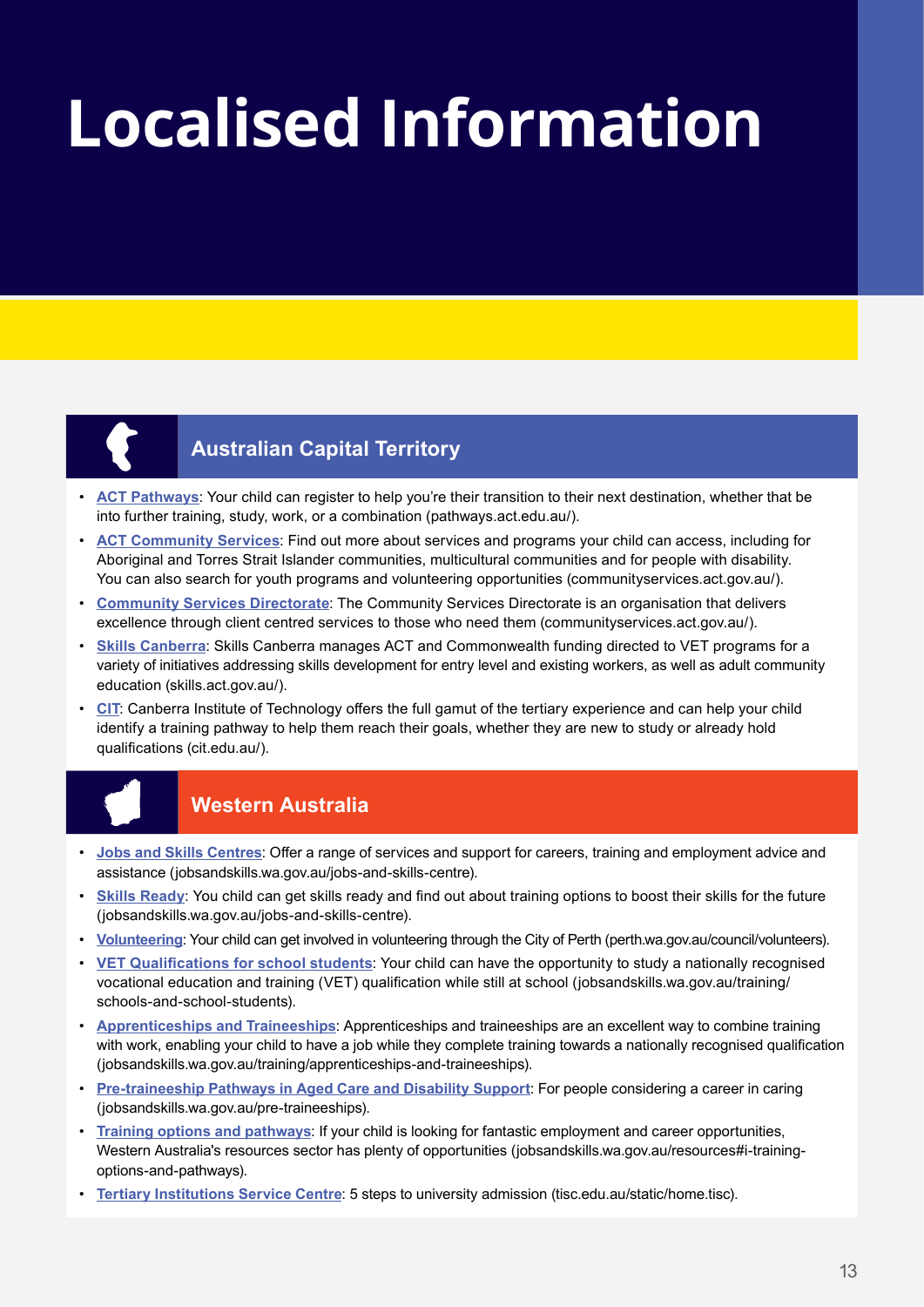#### • **Northern Territory**

- **[Education and Learning NT](http://nt.gov.au/learning)**: Find out about training, education and employment programs (nt.gov.au/learning).
- **[Vocational Education and Training](http://nt.gov.au/learning/adult-education-and-training/vocational-education-and-training-VET)**: Find out about training opportunities in the NT (nt.gov.au/learning/adult-education-and-training/vocational-education-and-training-VET).
- **[Free training courses](http://nt.gov.au/learning/adult-education-and-training/free-training-courses)**: Find out more about free training courses available to give your child practical skills for work (nt.gov.au/learning/adult-education-and-training/free-training-courses).
- **[Higher Education](http://nt.gov.au/learning/adult-education-and-training/choose-a-university-course-to-study)**: Find out more about studying in Higher Education in the NT (nt.gov.au/learning/adult-education-and-training/choose-a-university-course-to-study).
- **[Financial help for School Leavers](http://nt.gov.au/learning/student-financial-help-and-scholarships)**: Find out about financial support for school leavers (nt.gov.au/learning/student-financial-help-and-scholarships).
- **[Employment, money and taxes](https://nt.gov.au/employ)**: Find out more about being a worker in the NT (Employment, money and taxes – nt.gov.au).



#### **South Australia**

- **[Skilled Careers](http://skills.sa.gov.au/)**: Find out how vocational education and training can help your child start their career (skills.sa.gov.au/).
- **[Apprenticeships and Traineeships](http://skills.sa.gov.au/apprenticeships)**: Your child can learn real skills in the workplace, earn a nationally-recognised qualification and be paid a wage by becoming an Apprentice or a Trainee (skills.sa.gov.au/apprenticeships).
- **[Growth State](http://growthstate.sa.gov.au/)**: Find out about how South Australia is unlocking growth and accelerating job creation in nine growth sectors: Defence industry; Space industry; Hi-Tech; Food, wine and agribusiness; International education; Tourism; Energy and mining; Health and medical industries and Creative industries (growthstate.sa.gov.au/).
- **[Future Industries eXchange](http://fixe.org.au/)** for **[Entrepreneurship \(FIXE\)](http://business.sa.gov.au/)**: The Future Industries Exchange for Entrepreneurship (FIXE) Strategy is growing the culture of entrepreneurship in South Australia (fixe.org.au/ or business.sa.gov.au/).
- **[Seasonal and regional jobs SA](http://seasonaljobs.sa.gov.au/)**: spotlights the types of seasonal roles in agriculture, tourism and hospitality, the programs and incentives available, and where those looking for work can apply (seasonaljobs.sa.gov.au/).
- **[Volunteering](http://sa.gov.au/topics/family-and-community/volunteering/finding-opportunities)**: Volunteering is a great way for your child to learn new skills (including employability skills), gain real world experience, and sometimes even qualifications (sa.gov.au/topics/family-and-community/volunteering/ finding-opportunities).



#### **Tasmania**

- **[Pathways Options](http://anything.tas.gov.au/)**: Find out more about pathways options on the Anything Can Happen website (anything.tas.gov.au/).
- **[TasTafe](http://tastafe.tas.edu.au/)**: You child can get the skills they need for the job they want! Visit TasTAFE or call **1300 655 307** for more information (tastafe.tas.edu.au/).
- **[Apprenticeships or Traineeships](http://skills.tas.gov.au/learners/I_want_to_be_an_apprentice_or_trainee)**: Find details about the next steps toward being an apprentice or trainee (skills.tas.gov.au/learners/I\_want\_to\_be\_an\_apprentice\_or\_trainee).
- **[University of Tasmania](http://utas.edu.au/)**: Visit the University of Tasmania website to find out information about study options available to your child or call 6226 2999 (utas.edu.au/).
- **[University College](http://utas.edu.au/college)**: You might also be interested in exploring the range of courses the University College has to offer. You can call 1800 788 244 to find out more (utas.edu.au/college).
- **[Job Seeking](http://skills.tas.gov.au/learners)**: Get information on learning and job-seeking at Skills Tasmania (skills.tas.gov.au/learners).
- **Contact**: Tasmanian students can speak to someone about their options by calling **03 6165 5761** or emailing **[years9to12learning@education.tas.gov.au](mailto:years9to12learning%40education.tas.gov.au?subject=)**.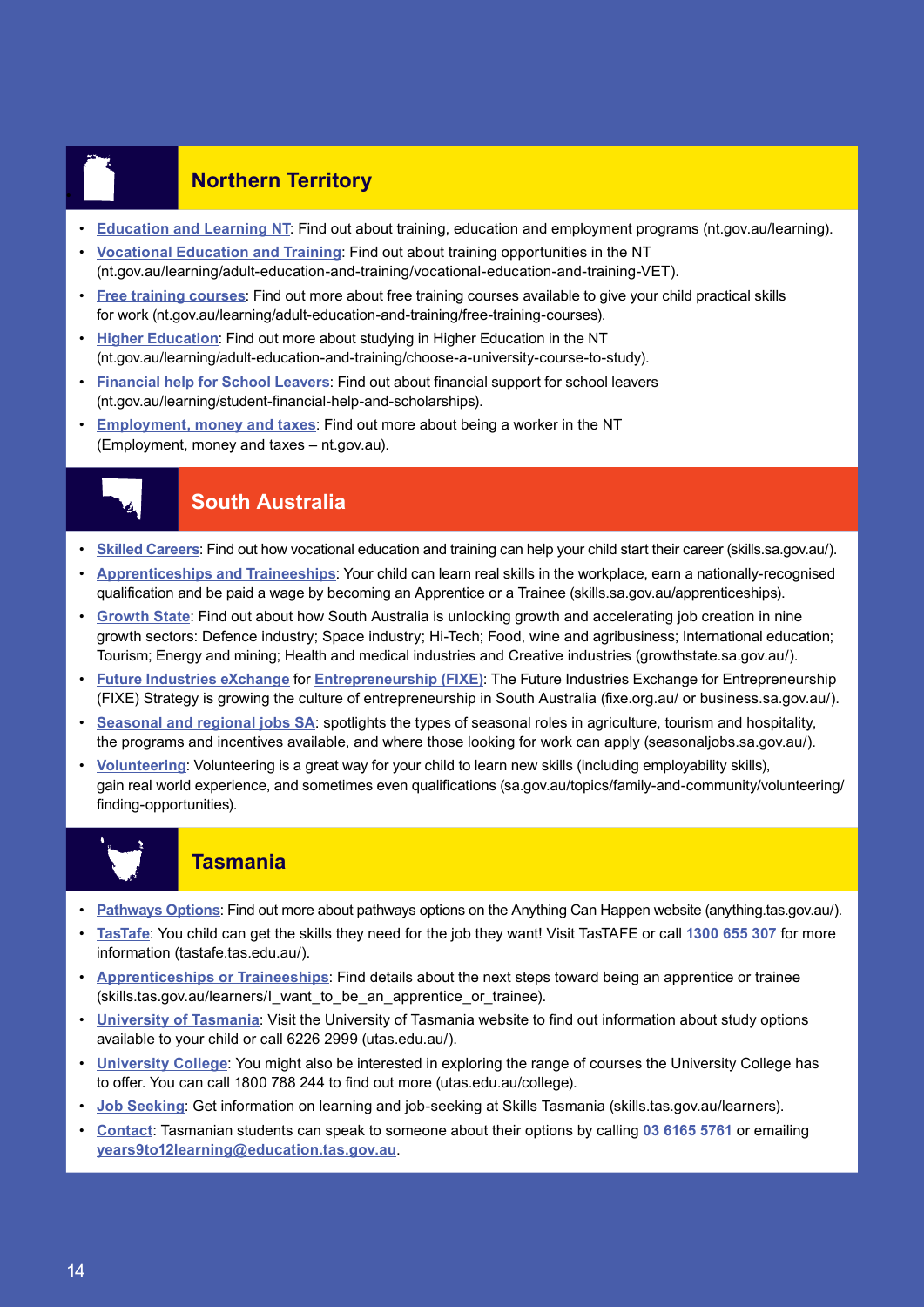#### • **Victoria**

- **[Victorian Skills Gateway](https://www.skills.vic.gov.au/s/)**: Find free information and advice about funded training options available in Victoria (https://www.skills.vic.gov.au/s/).
- **[Skills and Jobs Centres](http://education.vic.gov.au/about/programs/pathways/skillsandjobscentres/Pages/default.aspx)**: Get support with career and training plans and finding the right qualifications (education.vic.gov.au/about/programs/pathways/skillsandjobscentres/Pages/default.aspx).
- **[Free TAFE](http://vic.gov.au/free-tafe)**: Find out if free TAFE can give your child the skills they need to land jobs in demand (vic.gov.au/free-tafe).
- **[Victorian Tertiary Admissions Centre \(VTAC\) Careers Hub](http://careershub.vtac.edu.au/)**: Victorian students can access support and speak to a career practitioner in their state by calling **(03) 9926 1026** or emailing **[careershub@vtac.edu.au](mailto:careershub%40vtac.edu.au?subject=)** (careershub.vtac.edu.au/).
- **[Jobs Victoria](http://jobs.vic.gov.au/findwork)**: Register for our online jobs platform your child can access job opportunities including the Youth Employment Program and find out if they're eligible for the Apprenticeship Employment Network (jobs.vic.gov.au/findwork).



#### **Queensland**

- **[Department of Education](http://education.qld.gov.au/)**: Find key education information, including resources to assist parents and students during COVID-19 (education.qld.gov.au/).
- **[Queensland Curriculum & Assessment Authority \(QCAA\)](http://qcaa.qld.edu.au/)**: Find information for senior secondary students and their parents on the new QCE system (qcaa.qld.edu.au/).
- **[Department of Employment, Small Business and Training](http://desbt.qld.gov.au/)**: Find information on training including apprenticeships and traineeships and skills to prepare for work now and in the future (desbt.qld.gov.au/).
- **[Volunteering](http://qld.gov.au/community/community-organisations-volunteering/volunteering)**: Learn how your child can make a difference and search for opportunities (qld.gov.au/community/ community-organisations-volunteering/volunteering).
- **[Free TAFE for Year 12 Graduates](http://tafeqld.edu.au/information-for/school-students/year-12-fee-free.html)**: Find out if free TAFE can give your child the skills they need to land jobs in demand (tafeqld.edu.au/information-for/school-students/year-12-fee-free.html).
- **[Queensland Tertiary Admissions Centre](http://cqu.edu.au/about-us/structure/governance/glossary/items/queensland-tertiary-admissions-centre-qtac)**: Find information to help with tertiary admission (cqu.edu.au/about-us/structure/governance/glossary/items/queensland-tertiary-admissions-centre-qtac).



#### **New South Wales**

- **[Digital Careers Toolbox](http://education.nsw.gov.au/public-schools/career-and-study-pathways/educational-pathways-pilot-program/digital-careers-toolbox)**: Access inspiration and information to help your child uncover their career learning path (education.nsw.gov.au/public-schools/career-and-study-pathways/educational-pathways-pilot-program/digitalcareers-toolbox).
- **[Health support](http://health.nsw.gov.au/kidsfamilies/youth/Pages/yh-resources-for-young-people.aspx)**: Youth health resources and contacts for young people (health.nsw.gov.au/kidsfamilies/youth/Pages/yh-resources-for-young-people.aspx).
- **[Training NSW](http://training.nsw.gov.au/apprenticeships_traineeships/index.html)**: Find out about apprenticeships and traineeships in NSW (training.nsw.gov.au/apprenticeships\_traineeships/index.html).
- **[NSW Police recruitment](http://police.nsw.gov.au/recruitment/application_process)**: For those interested in joining the NSW police (police.nsw.gov.au/recruitment/application\_process).
- **[Volunteering](http://makeadifference.volunteering.nsw.gov.au/)**: Learn how your child can make a difference with volunteering and search for opportunities (makeadifference.volunteering.nsw.gov.au/).
- **[TAFE NSW fee free short courses](http://tafensw.edu.au/fee-free-short-courses)**: in conjunction with the NSW Government offering a number of subsidised or free training courses (tafensw.edu.au/fee-free-short-courses).

#### **You can find additional information in the School Leavers Information Kit for Aboriginal and Torres Strait Islander and rural, regional and remote school leavers.**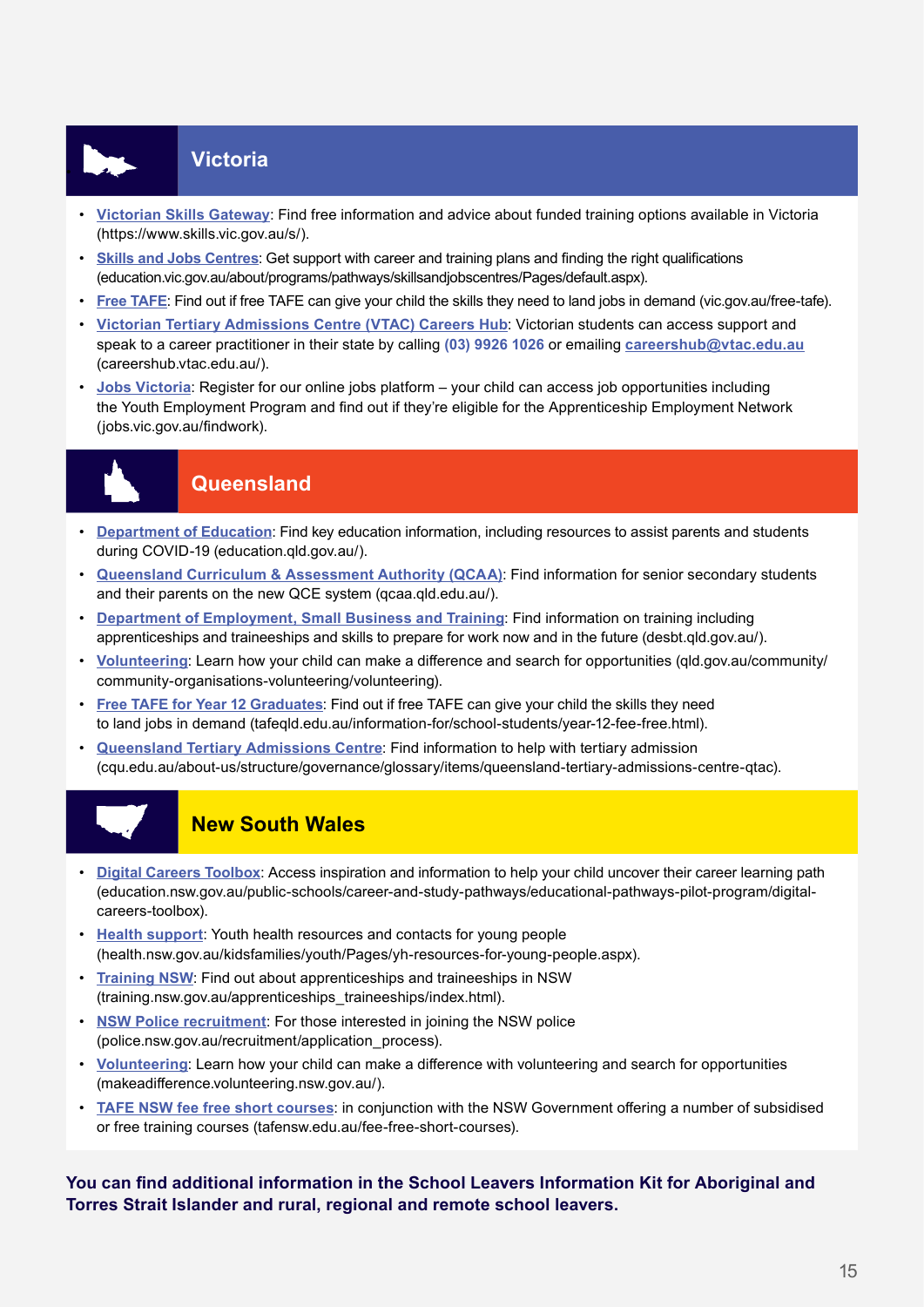## **Disability and Special Education Needs Support**

There are a range of programs and supports for students with disability or special education needs:

#### **Are you looking for education and work support and opportunities?**

- **[School Leaver Employment Supports program](http://ndis.gov.au/participants/finding-keeping-and-changing-jobs/leaving-school)**: Through the National Disability Insurance Scheme (NDIS), students can access School Leaver Employment Support to help them get ready for work and plan a pathway to employment (ndis.gov.au/participants/finding-keeping-and-changing-jobs/leaving-school).
- **[Traineeships and apprenticeships \(DAAWS\)](http://servicesaustralia.gov.au/organisations/business/services/centrelink/disabled-australian-apprentice-wage-support-program)**: Students with disability wanting to pursue a traineeship or apprenticeship can access mentoring and additional support through the DAAWS program (servicesaustralia.gov.au/ organisations/business/services/centrelink/disabled-australian-apprentice-wage-support-program).
- **[Job Access](http://jobaccess.gov.au/people-with-disability/available-support/1631)**: If your child is searching for employment, Disability Employment Services can provide the support you need to get ready for work (jobaccess.gov.au/people-with-disability/available-support/1631).
- **[myWAY Employability](http://mywayemployability.com.au/about)**: A smart web platform to assist young autistic people plan and prepare for work (mywayemployability.com.au/about).
- **[Australian Disability Enterprises](http://dss.gov.au/disability-and-carers-programmes-services-for-people-with-disability/australian-disability-enterprises)**: Provides employment opportunities to people with disability by assisting with gaining experience and training to enable access into employment (dss.gov.au/disability-and-carers-programmesservices-for-people-with-disability/australian-disability-enterprises).
- **[Leaving school and career planning students with disability](http://education.vic.gov.au/parents/additional-needs/Pages/disability-leaving-school.aspx)**: Providing information and support for leaving school and career planning for students with a disability (education.vic.gov.au/parents/additional-needs/Pages/ disability-leaving-school.aspx) .
- **[Australian Disability Clearinghouse on Education and Training \(ADCET\)](http://adcet.edu.au/students-with-disability/)**: Students with disability who are wanting to go on further education can access a wealth of information, resources and practical worksheets to help plan for the transition to further education (adcet.edu.au/students-with-disability/).
- **[Get Ready for Study and Work](http://westernsydney.edu.au/getreadyforstudyandwork/resources/get_ready_top_tip_workbooks)**: This resource features 10 top tips for young people with disability who are leaving school and going onto work and study (westernsydney.edu.au/getreadyforstudyandwork/resources/get\_ready\_top\_ tip\_workbooks).

#### **General support**

- **[Children and Young People with Disability Australia \(CYDA\)](http://cyda.org.au/young-people)**: An advocacy organisation that provides resources, information and advice on services and support for young people – including mechanisms to address any concerns or complaints (cyda.org.au/young-people).
- **[Launchpad leaving school and leading your own life](http://autismlaunchpad.org.au/)**: Through Autism Spectrum Australia this website has been created for young people with autism or Asperger's, and their families (autismlaunchpad.org.au/).
- **[Better Health Channel](http://betterhealth.vic.gov.au/health/servicesandsupport/postschool-options-for-people-with-a-disability)**: Post school options for children with a disability (betterhealth.vic.gov.au/health/ servicesandsupport/postschool-options-for-people-with-a-disability) .
- **[2020 School Leavers and the NDIS Factsheet for Parents](http://education.vic.gov.au/parents/additional-needs/Pages/disability-2020-school-leavers-and-the-national-disability-insurance-scheme.aspx)**: The Victorian Department of Education and Training and the National Disability Insurance Scheme (NDIS) have collaborated on a fact sheet for parents of students with a disability who are completing school in 2020 (education.vic.gov.au/parents/additional-needs/Pages/disability-2020 school-leavers-and-the-national-disability-insurance-scheme.aspx).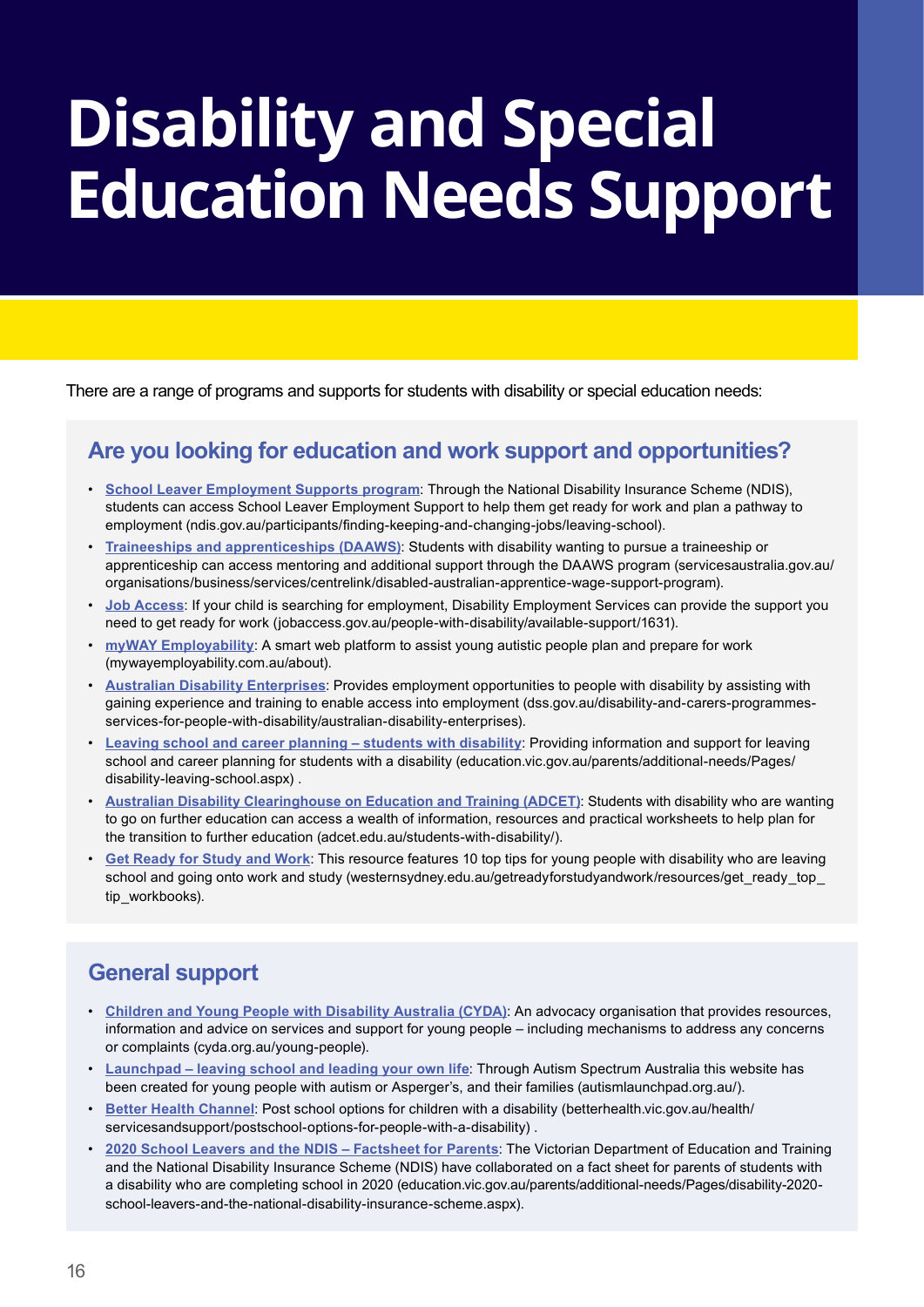#### **Are you a carer and need some support?**

• **[Carer Gateway](http://carergateway.gov.au)**: For students who may be young carers, provides free services in-person, online and via the phone, including coaching, counselling, respite care, peer support, online skills courses and financial support (carergateway.gov.au).

#### **Support for Students with Mental Illness:**

• **[The Individual Placement and](http://dss.gov.au/mental-health-programs-services/individual-placement-and-support-ips-trial)  [Support \(IPS\) Trial](http://dss.gov.au/mental-health-programs-services/individual-placement-and-support-ips-trial)**: Aims to improve the educational and employment outcomes of students aged up to 25 with mental illness (dss.gov.au/mental-healthprograms-services/individual-placementand-support-ips-trial).

#### **Support for Disadvantaged Students:**

- **[Study assist](http://studyassist.gov.au/support-while-you-study/support-students)**: Information for students about government assistance for financing tertiary study (studyassist.gov. au/support-while-you-study/supportstudents).
- **[The Smith Family](http://thesmithfamily.com.au/programs)**: Provides eligible students with mentoring, learning programs and activities, and sponsorship to develop their academic skills and go on to further studies or employment (thesmithfamily.com.au/programs).
- **[UAC Education Access Scheme \(EAS\)](http://uac.edu.au/future-applicants/scholarships-and-schemes/educational-access-schemes)**: Educational Access Schemes (EAS) aim to help students who have experienced significant educational disadvantage receive an offer to university (uac.edu. au/future-applicants/scholarships-andschemes/educational-access-schemes).

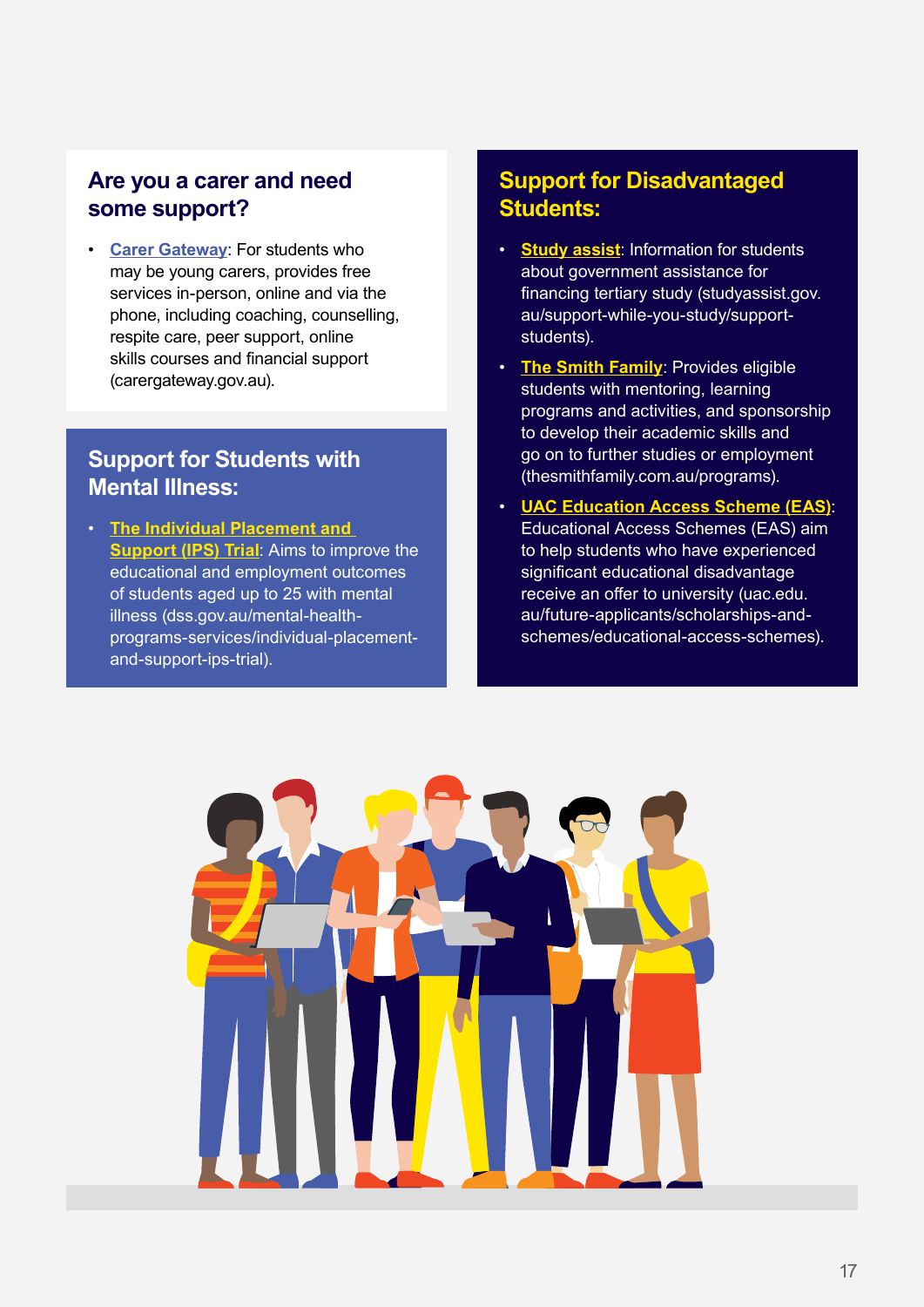# **Extra help and support**

**Leaving school can sometimes be challenging. It's completely normal to feel this way. There are plenty of people you and your children can talk to.**



#### **Headspace**

A dedicated mental health service for young people aged 12–25 years.

Website: **[headspace.org.au/](http://www.headspace.org.au/)**

Phone (eHeadspace): **1800 650 890**



#### **Lifeline**

Mental health and wellbeing information and support.

Website: **[lifeline.org.au/](http://www.lifeline.org.au/)**

Phone: **13 11 14**



#### **Beyond Blue**

Access 24-hour crisis support and suicide prevention services.

Website: **[beyondblue.org.au/](http://www.beyondblue.org.au/)**

Phone: **1300 22 4636**



#### **Kids Helpline**

A free, private and confidential 24/7 phone and online counselling service for young people.

Website: **[kidshelpline.com.au/](http://www.kidshelpline.com.au/)**

Phone: **1800 55 1800**

#### **Schools can help too**

Career practitioners, guidance counsellors, school psychologists or wellness team can provide wellbeing support and help identify the right options, as well as provide information on what's available in your state or territory.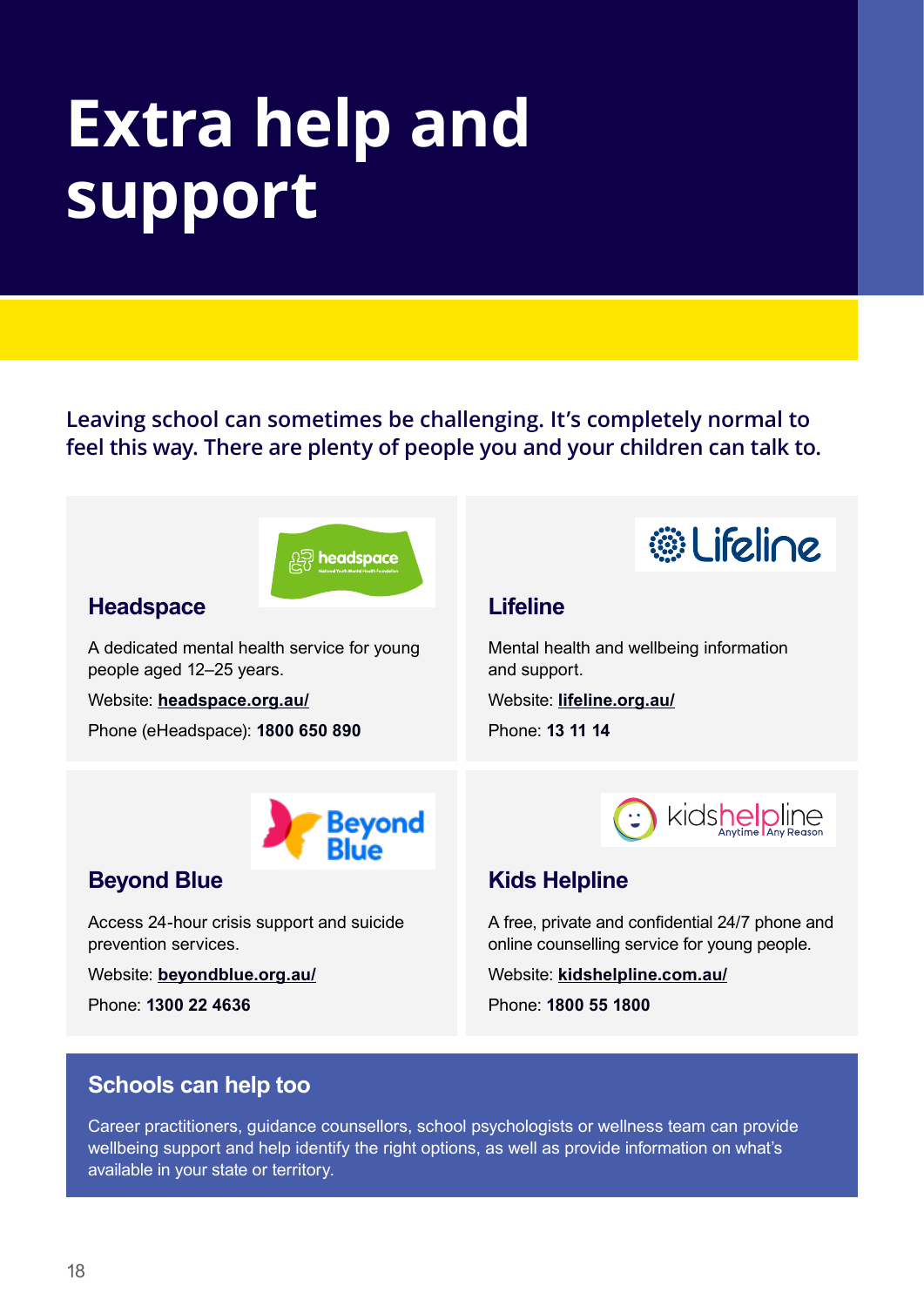

With the exception of the Commonwealth Coat of Arms, the National Careers Institute's logo, any material protected by a trade mark and where otherwise noted all material presented in this document is provided under a **[Creative Commons Attribution 3.0 Australia](http://creativecommons.org/licenses/by/3.0/au/) licence**.

The details of the relevant licence conditions are available on the Creative Commons website (accessible using the links provided) as is the full legal code for the **[CC BY 3.0 AU licence](http://creativecommons.org/licenses/by/3.0/au/legalcode)**.

The document must be attributed as the *Parents and guardian's guide to your child's education, training and work opportunities in 2021*.

The Department of Education, Skills and Employment (department) takes reasonable care to ensure that the information and advice provided through the School Leavers Information Service is accurate and up-to-date. However, it is your responsibility to give us correct and complete information about your circumstances and to decide if you wish to take any action or decision on the basis of any information or advice provided by our information officers and careers practitioners. Before doing so you should exercise your own independent skill and judgement and make your own further enquiries relevant to your particular circumstances. The department is not liable for any loss resulting from any action taken or reliance made by you on any information or advice provided to you by our information officers and careers practitioners.